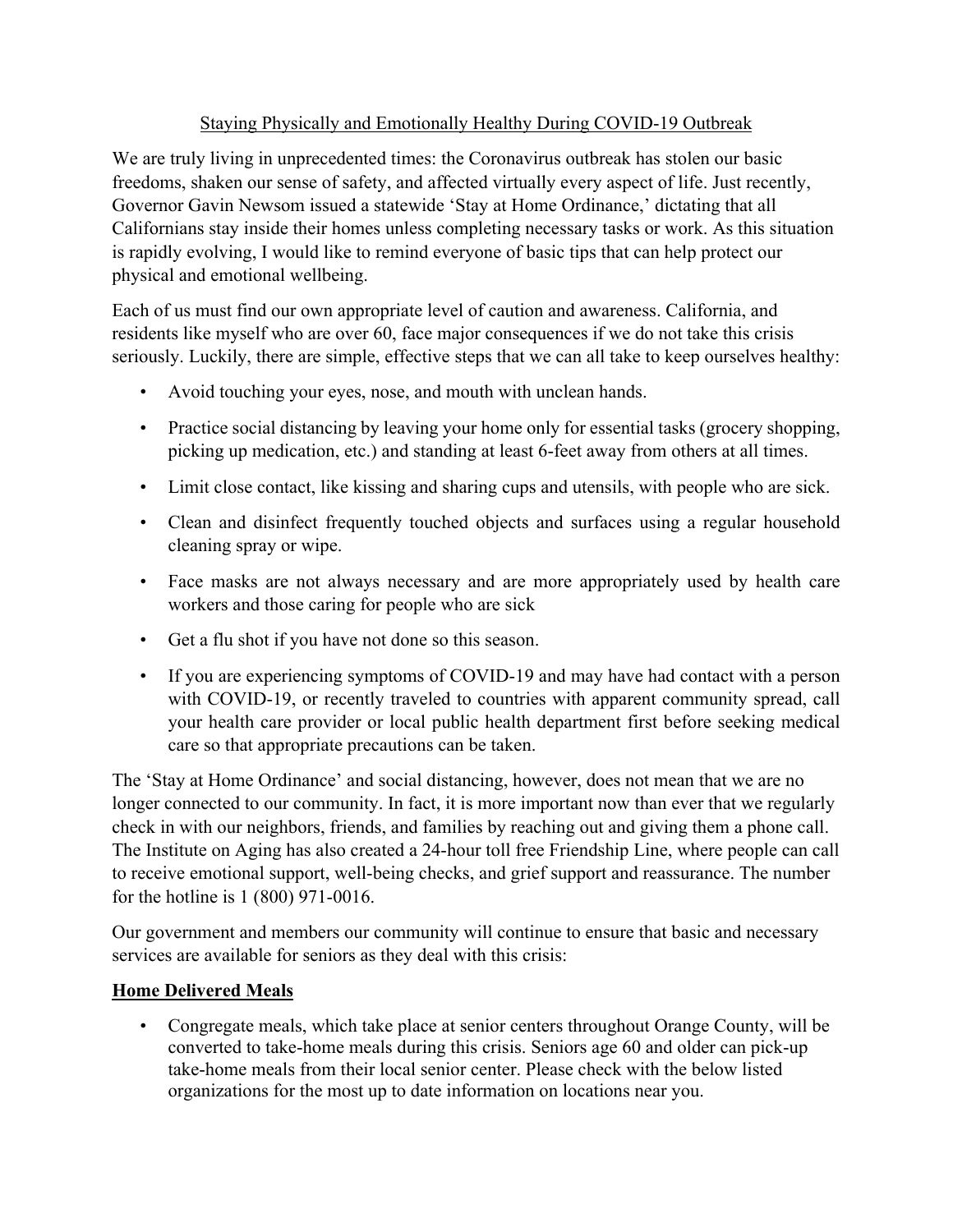- If seniors are current clients of a senior centers congregate lunch program and need their food delivered to them, they can request this through the same organizations listed below
	- $>$  MEALS ON WHEELS ORANGE COUNTY 714-220-0224 www.mealsonwheelsoc.org
	- $\geq$  Office of Aging Orange County 800-510-2020 and/or 714-480-6450 http://www.officeonaging.ocgov.com/services/hdm
	- $\geq$  OC Food Bank Helpline toll free: (855) 233-3362 https://www.feedoc.org/get-help/get-food-2/
	- ➢ HOME ALONE CONNECTION 24881 Alicia Parkway #181 Laguna Hills, CA 92653 Orange County 949-627-6622 Local and /or 888-560-2262 800-Line http://homealoneconnection.com

## **Friendly Visitor Programs**

The Friendly Visitor Programs prevents and alleviates the physical and mental health risks linked to isolation. This program benefits isolated older and disabled adults by addressing their basic, social, emotional, and environmental needs. Due to CO-VID 19, programs are now *over the phone*.

- $\geq$  The Council on Aging–Orange County 2 Executive Circle Suite 175 Irvine, CA 92614 (714) 479-0107 ; https://www.coasc.org
- $\triangleright$  Friends at Home Agency: Friendship Circle 949-721-9800

As your state senator, my team and I have been working around the clock to connect our community with the resources and information we need in order to make it through this crisis. If you have questions about any governmental service or how our state is responding to this emergency, please call my district office at (714) 558-3785. We are all in this together.

*Senator Thomas J. Umberg represents the 34th Senate District, which includes the cities of Anaheim, Fountain Valley, Huntington Beach, Garden Grove, Long Beach, Los Alamitos, Midway City, Orange, Santa Ana, Seal Beach, and Westminster. Umberg is a retired US Army*